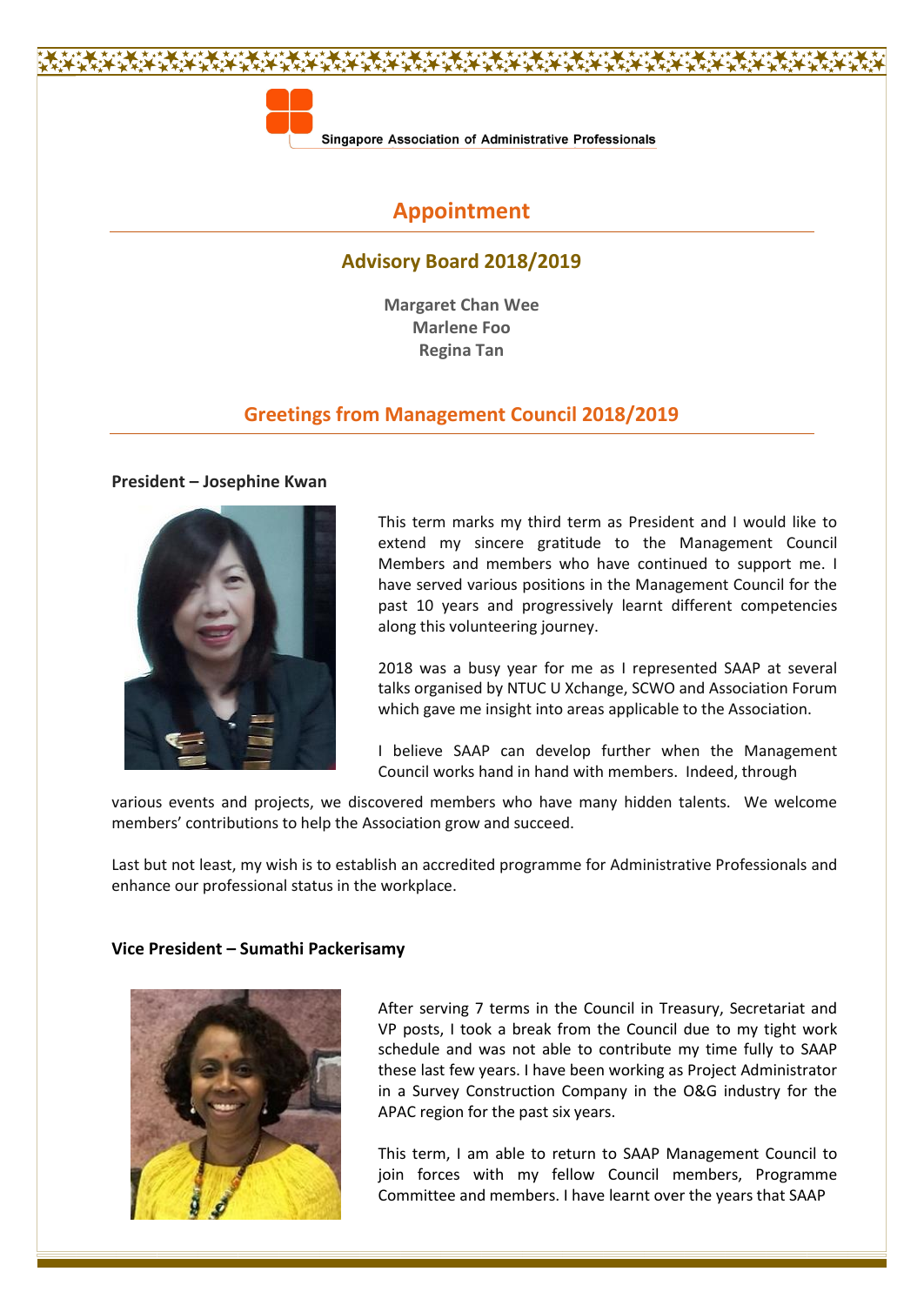is a one-stop venue for administrative professionals to meet, share information and knowledge about our careers and physical well-being as well as be updated by younger members on the latest developments in IT.

I request all to make time, get involved and show your support by joining us at SAAP events. Let us spend our afternoons at events and get connected.

Choose life! Choose Health! Choose Happiness! Choose SAAP!

#### **Honorary Secretary – Grace Seow**



My utmost appreciation to all SAAP members' support and to the great efforts of past and present Management Council to maintain SAAP relevant to the current business climate.

It is my honour to serve for this term and hope to continue to share educational, informational and professional development resources.

Look forward to continuing dialog to improve and engagements with all members and administrative professionals.

#### **Assistant Honorary Secretary – Helen Seah**



.

Since 2000, I have been working as Executive Assistant to the Managing Director of State Street Global Advisors Singapore Limited (SSGA). My role includes Office Management as well as in areas of Finance, Compliance and Human Resources. I also serve as committee member in the company's "Community Support Program Committee" and "Working Parent Network Committee".

Prior to joining SSGA, I worked at Commerzbank as Executive Assistant to the Assistant General Manager. I have over 20 years work experience in the financial industry and hold a Diploma in Business and Human Resource Management.

This is my second term as Council Member in SAAP and I feel privileged to represent the Association at various events and contribute to its activities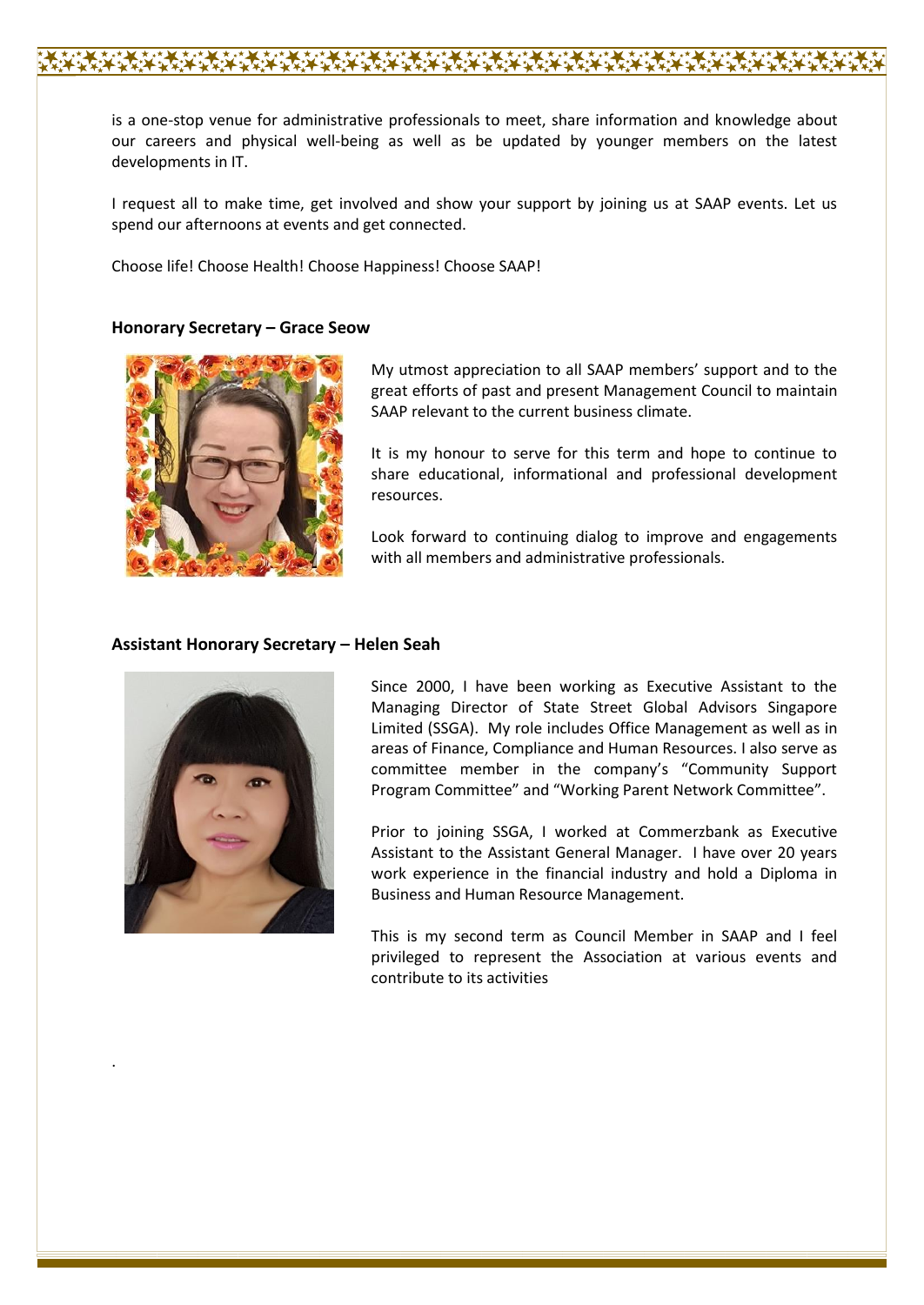## **Assistant Honorary Secretary – Crystal Lee**



Hi everyone, I am Crystal. Earlier this year, I was wondering if there was any professional membership which I could sign myself up for based on my secretarial background. So, I went to do a search online and chanced upon SAAP. I was and still am impressed by the fact that there is an association in Singapore which gives recognition to the unsung heroes of the workplace. Without any hesitation, I signed up as a member. That was in February 2018 and little did I expect that months later, I would be given the opportunity to serve in the Management Council for the term 2018/2019 as Assistant Honorary Secretary. It is my honour to be able to work with so many capable women who are extremely dedicated to SAAP.

While it is certain that I will achieve professional growth as part of SAAP, it is also my wish to bring SAAP to greater heights through exchange of experience and ideas with the other members.

Currently I am working as Business Secretary in Omron Asia Pacific Pte Ltd, wearing two hats – one as secretary to the Managing Director, the other as a member of the Planning Control Department involved in monitoring internal financial controls and analyzing financial data.

I treasure work-life balance and make it a point to go for my fitness classes at least 4 times a week. The classes that I enjoy most are Zumba, yoga and Pilates. I also like to do a bit of mobile gaming to unwind.

### **Honorary Treasurer - Jasmine Lee**



When people express that "time flies", it is so true. Looking back, I have joined SAAP for 11 years, and am now serving my  $2<sup>nd</sup>$  term as Honorary Treasurer 2018/2019. Being not an accountingtrained person, I am learning along the process. I am very glad to be with a team of wonderful and helpful mates in the Management Council.

I hope that more members, whether new or old will come forward to render their support and assist SAAP in the Council, and in all its activities as the success and continuity of SAAP is ultimately dependent on the members.